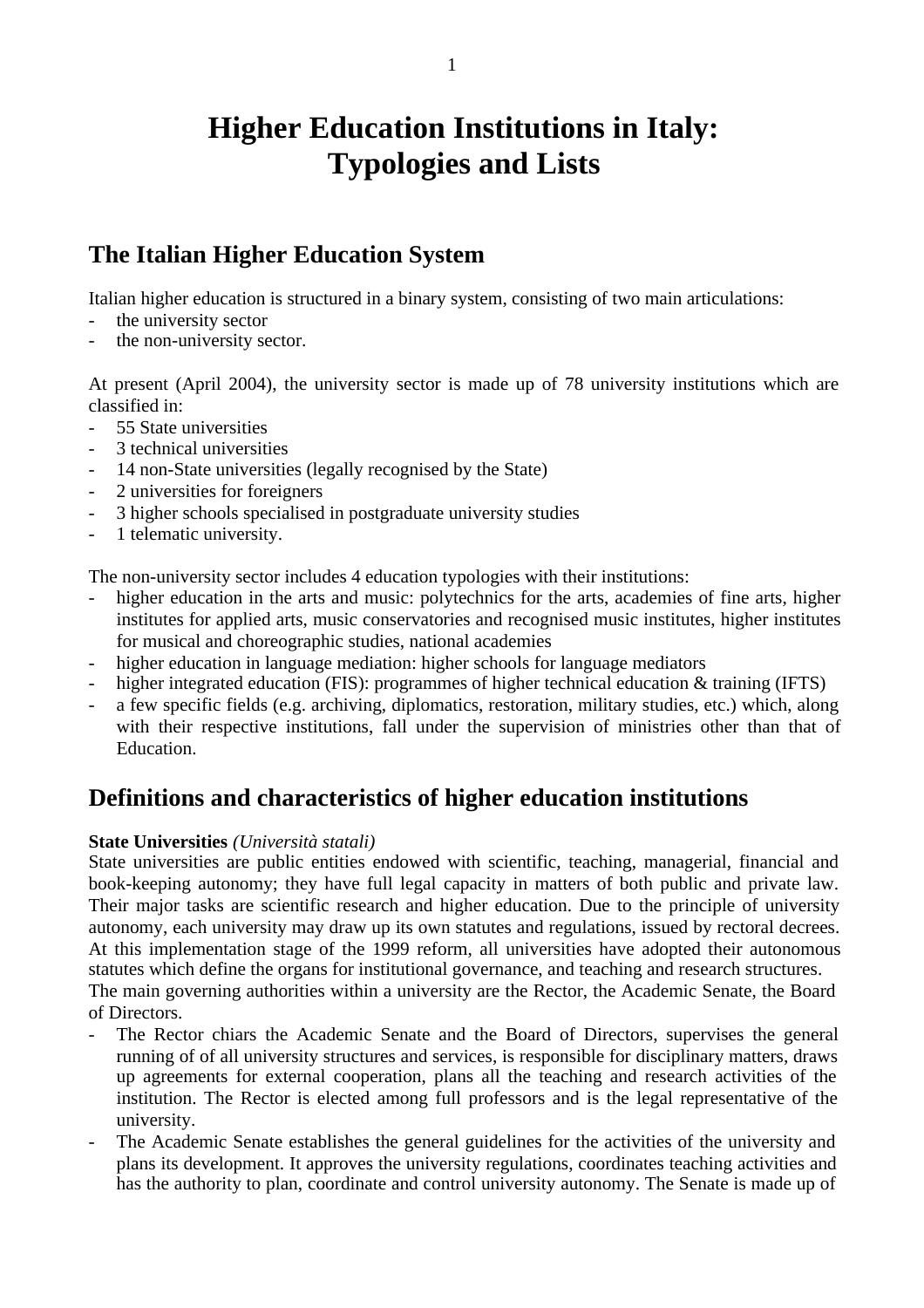the Rector, the Faculty Deans, and other representatives of the academic community, all elected in conformity to the rules of the university statute.

- The Board of Directors supervises the whole administrative, financial, patrimonial and personnel management of the university; in particular, it approves the budget. It is made up of the Rector, th Head of Administration, and other representatives of both the academic and external business community according to the rules laid down in the statute.

Universities reach their institutional goals in teaching and research through specific structures: faculties, degree programmes, departments, institutes, and service centres.

- Through the faculties universities organise their action in the various subject areas. Faculties coordinate subject courses and arrange them within the different degree programmes; they appoint academic staff and decide -always respectful of the principle of teaching freedom- how to distribute roles and workload among university teachers and researchers. The Faculty is run by the Faculty Council and the Dean.
- Departments organise those research sectors that are homogeneous by objectives or methods, and group all related subjects courses. They promote and manage research, organise doctoral programmes, carry out research and consultancy work -according to specific agreements and contracts- on request of external organisations. The Department is run by the Department Council and the Director.
- Institutes deal each with a homogeneous scientific sector; their role is to carry out teaching and develop research. The Institute is run by the Institute Council and the Director.
- Service centres may be set up by individual Faculties or by the university itself to provide services of general interest.

For the achievement of common research or teaching purposes, a university may establish interuniversity centres or consortia with other universities or with public and private organisations. Interdepartmental research centres and interdepartmental service centres may also be set up; the first to carry out research work of special relevance, the second to fully exploit particularly complex services and equipment.

Taken for granted the unity of the teaching function, university teachers are organised in two different categories sharing the same guarantees of teaching and research freedom:

- a) full professors (first category)
- b) associate professors (second category).
- The following profiles are also a part of the teaching staff:

c) researchers

d) assistants (a category in extinction) and a few similar categories.

Besides, a university may call to cooperate to its teaching activities the so-called:

e) contract teachers.

At the university structures the holders of research stipends and post-doctoral fellowships carry out research, while postgraduates enrolled in doctoral programmes or in specialisation schools attend seminars and/or subject courses and carry out research as well.

#### **Non-State Universities** *(Università non statali, legalmente riconosciute)*

Non-State universities may be recognised by a decree of the Minister of Education. Legal recognition takes place after an evaluation process concerning the university statute, its organisation model, budget, etc. The degrees awarded by non-State universities legally recognised by the State have the same legal value as those of State universities.

Non-State universities have to comply with the same general principles and criteria as defined by the national university legislation for State institutions. The differences between State and non-State universities concern funding and governance.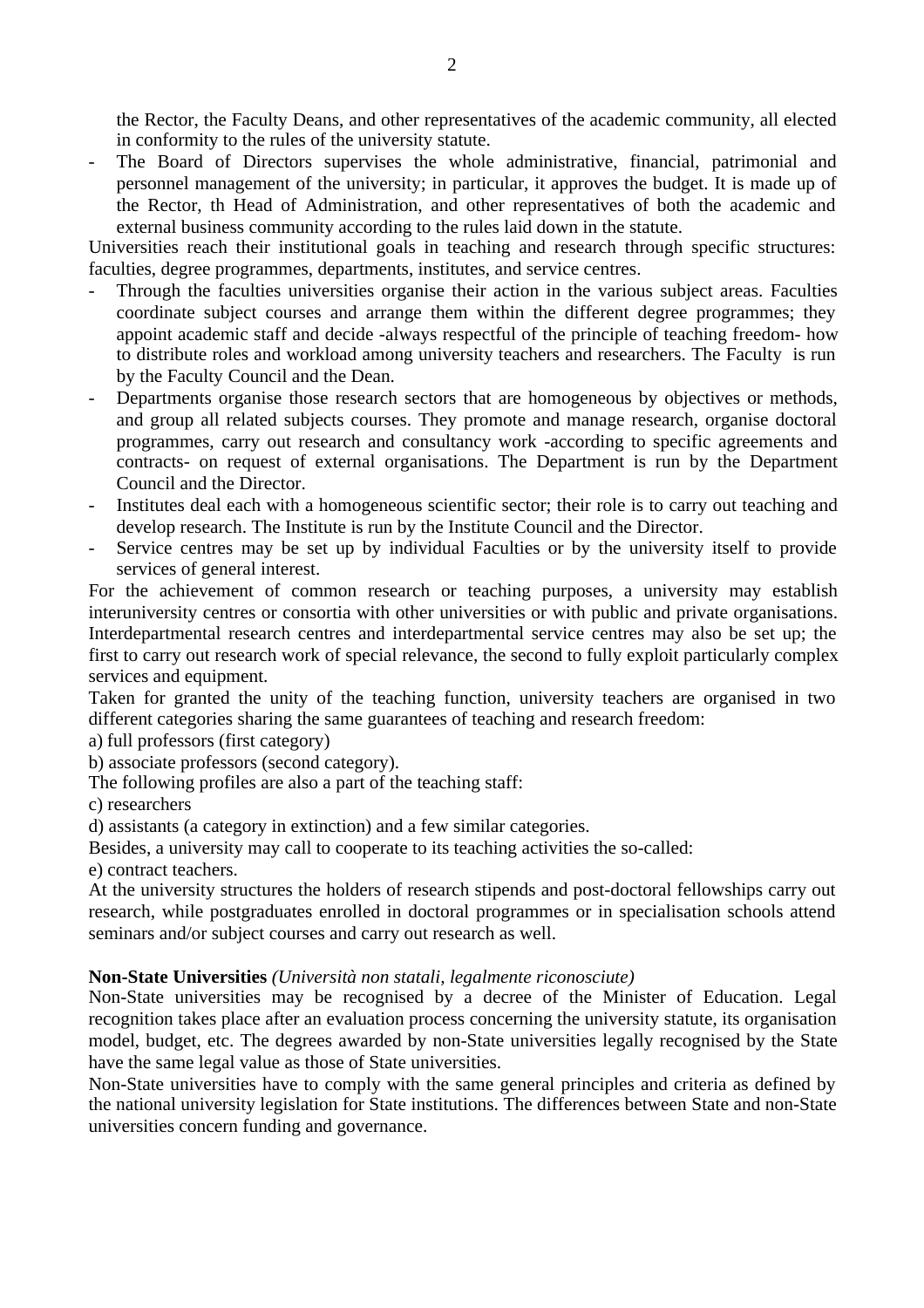#### **Technical Universities** *(Politecnici)*

In the Italian system those universities are named *"Politecnici"* (techincal universities) that concentrate exclusively in the subject fields of the two Faculties of Engineering and Architecture. They adopt the same institutional model as that of State universities.

# **Universities for Foreigners** *(Università per Stranieri)*

Universities for foreigners are State institutions specialised in teaching and research for the development and diffusion of the Italian language, literature and culture.

# **Higher Schools** *(Scuole Superiori)*

Higher schools regulated by special legislation are institutions specialised in postgraduate university studies and scientific research. They offer 3<sup>rd</sup> cycle programmes (research doctorates).

#### **Telematic Universities** *(Università telematiche)*

Telematic universities are non-State universities specialised in e-learning. They, when legally recognised, provide distance programmes accredited by the State.

# **Academies of Fine Arts** *(Accademie di Belle Arti)*

The main purpose of academies of fine arts is to provide education and training for the practice of artistic professions. They offer the highest level of traditional art education under State supervision. Engaged in education, specialisation and research in the artisitc sector, academies also carry out related production activities. They are endowed with juridical personality and enjoy full autonomy (statutory, teaching, scientific, administrative, financial and book-keeping). They set up and run  $1<sup>st</sup>$ level programmes (admission by school leaving qualification and entrance exam) as well as advanced and specialisation courses, on completion of which they award specific academic diplomas at  $1<sup>st</sup>$  and  $2<sup>nd</sup>$  level as well as diplomas of advanced or specialization studies, or of training to research in artistic fields.

#### **Higher Institutes for Applied Arts** *(Istituti Superiori per le Industrie Artistiche-ISIA)*

ISIAs are State institutions of advanced education, specialisation and research in industrial design; they also carry out related production activities. ISIAs have juridical personality and enjoy full autonomy (statutory, teaching, scientific, administrative, financial). ISIAs set up and run  $1<sup>st</sup>$  level programmes (admission by school leaving qualification and by a competitive entrance exam), advanced and specialisation courses; they award academic diplomas at  $1<sup>st</sup>$  and  $2<sup>nd</sup>$  level as well as specialization diplomas, diplomas of training to research, of advanced studies *(diplomi di perfezionamento)*, or Masters, all of therm in industrial design.

# **National Dance Academy** *(Accademia Nazionale di Danza)*

The Academy runs courses for the education and training of dancers, choreographers, and dance teachers. In addition to the traditional techniques of the statics and motion of the human body, the academy teaches also the modern technique of bodily harmony and eurhythmy. It used to award the following diplomas: licensed dance teachers**,** choreographers, and solo dancers. As a consequence of the 1999 reform of higher education in the arts and music, the Academy new teaching regulations provide for the setting up of 3-year  $1<sup>st</sup>$  level programmes, and 2-year  $2<sup>nd</sup>$  level ones.

# **National Academy of Drama** *(Accademia Nazionale di Arte Drammatica"Silvio D'Amico")*

It runs courses for prospective stage actors and directors. Admission is based on a public competition, which consists of three different parts and is open to candidates between the age of 18 and 25, except for foreigners and observers. Courses last 3 years; participants' number is limited, daily attendance is compulsory; curricula include general cultural subjects as well as technical and specialistic ones related to acting and direction. The academy also runs some "special" programmes.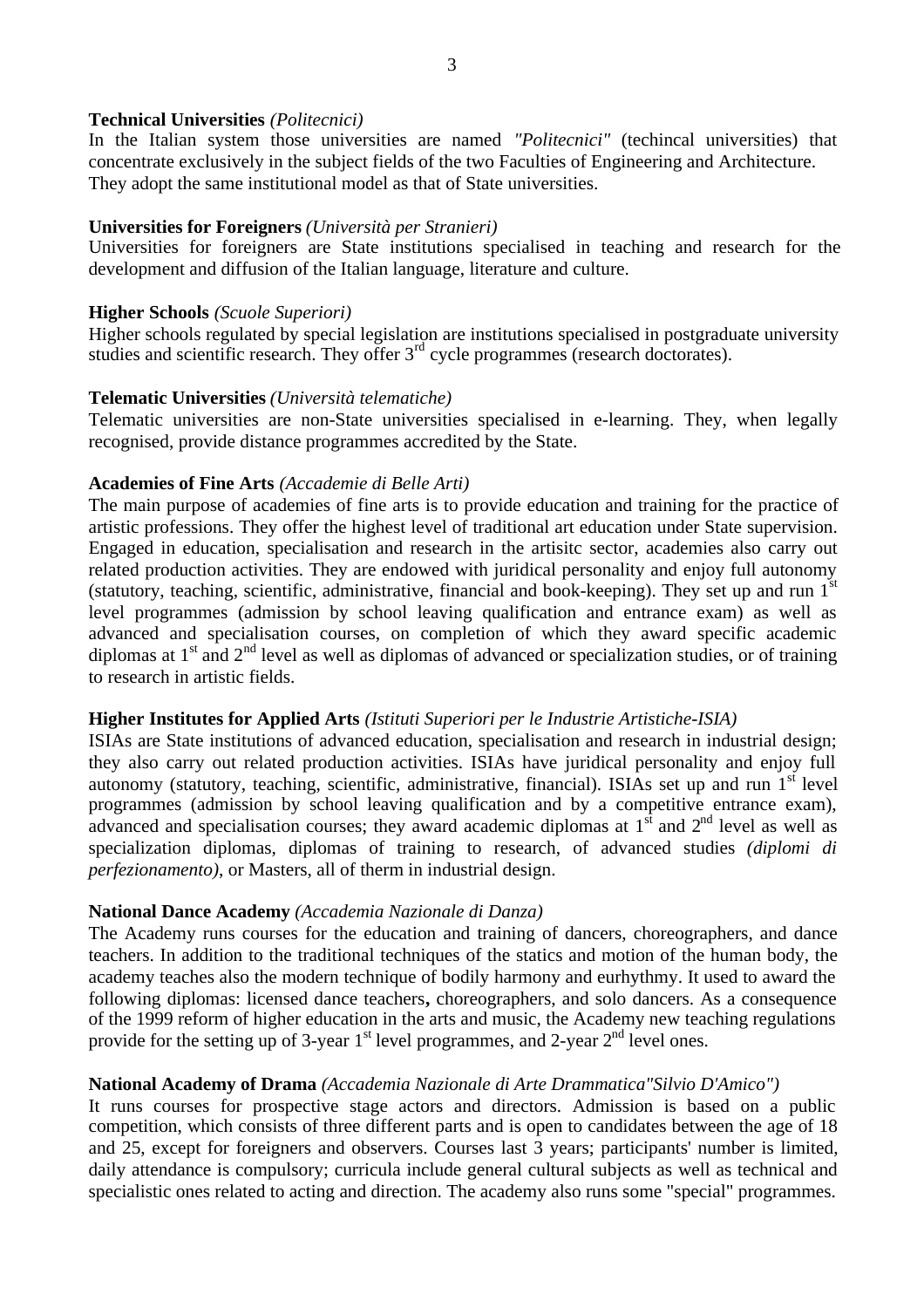# **State Music Conservatories and Recognised Music Institutes** *(Conservatori di Musica e Istituti Musicali pareggiati)*

Music conservatories are State institutions belonging to the system of advanced education, specialisation and research in the arts and music (AFAM). They have juridical personality and enjoy full autonomy (statutory, teaching, scientific, administrative, financial). Their objectives are the promotion of higher education, specialisation, and research in music, and the development of related production activities.

Recognised music institutes are non-State institutions which have been recognised by ministerial decree through comparison to music conservatories.

# **Higher Institutes for Musical and Choreographic Studies** *(Istituti Superiori di Studi Musicali e Coreutici)*

Music conservatoires and recognised music institutes will assume this name once fully transformed in conformity to the the AFAM reform law.

# **Higher Institute for Choreographic Studies Studies** *(Istituto Superiore di Studi Coreutici)*

The national dance academy will take on this name when transformed in conformity to the AFAM reform law.

# **Art Polytechnics** *(Politecnici delle Arti)*

The AFAM reform law envisages the establishment of art polytechnics, consisting in consortia of higher education institutions in the arts and music and universities which decide to cooperate on the basis of their proximity and of the complementariness and possible integration of the respective study programmes.

#### **Higher Schools for Language Mediators** *(Scuole Superiori per Mediatori Linguistici))*

These higher schools are the former higher schools for interpreters and translators (SSIT) as transformed in conformity to the Ministerrial Decree No. 38 of 10 January 2002. They award qualifications equivalent to all legal effects to 1<sup>st</sup> university degrees in class 3 (class of *Laurea* degrees in sciences of language mediation). Study programmes last 3 years, i.e. 180 university credits). Their main objectives are: 1) provide students with sound academic education at higher level, both general and specialistic, in at least two foreign languages in addition to Italian, and in the respective civilisations; 2) develop specific technical language skills, written and oral, for professions in language mediation.

# **Programmes of Higher Technical Education & Training** *(Istruzione e Formazione Tecnica Superiore)*

Courses of higher technical education & training (IFTS) were established by Law No. 144 of May 1999. They are meant for young students and adults holding a school leaving qualification who, employed or unemployed, wish to specialise for a quick transition to or a requalification in the labour market. IFTS programmes last min. 2 to max. 4 semesters (from 1,200 to 2,400 hours), and lead to professional profiles with a high employment rate; they are jointly designed and run by universities, centres for postsecondary vocational education and training, upper secondary schools and businesses, often gathered in consortia. Set up taking into account both national standards and the local needs of individual Regions, IFTS courses include practical training "on job" for at least 30% of each curriculum. On course completion, a certificate is awarded, valid in the whole national territory; the student's workload it expressed in credits so as to make the qualification valuable for further studies, even if later in life.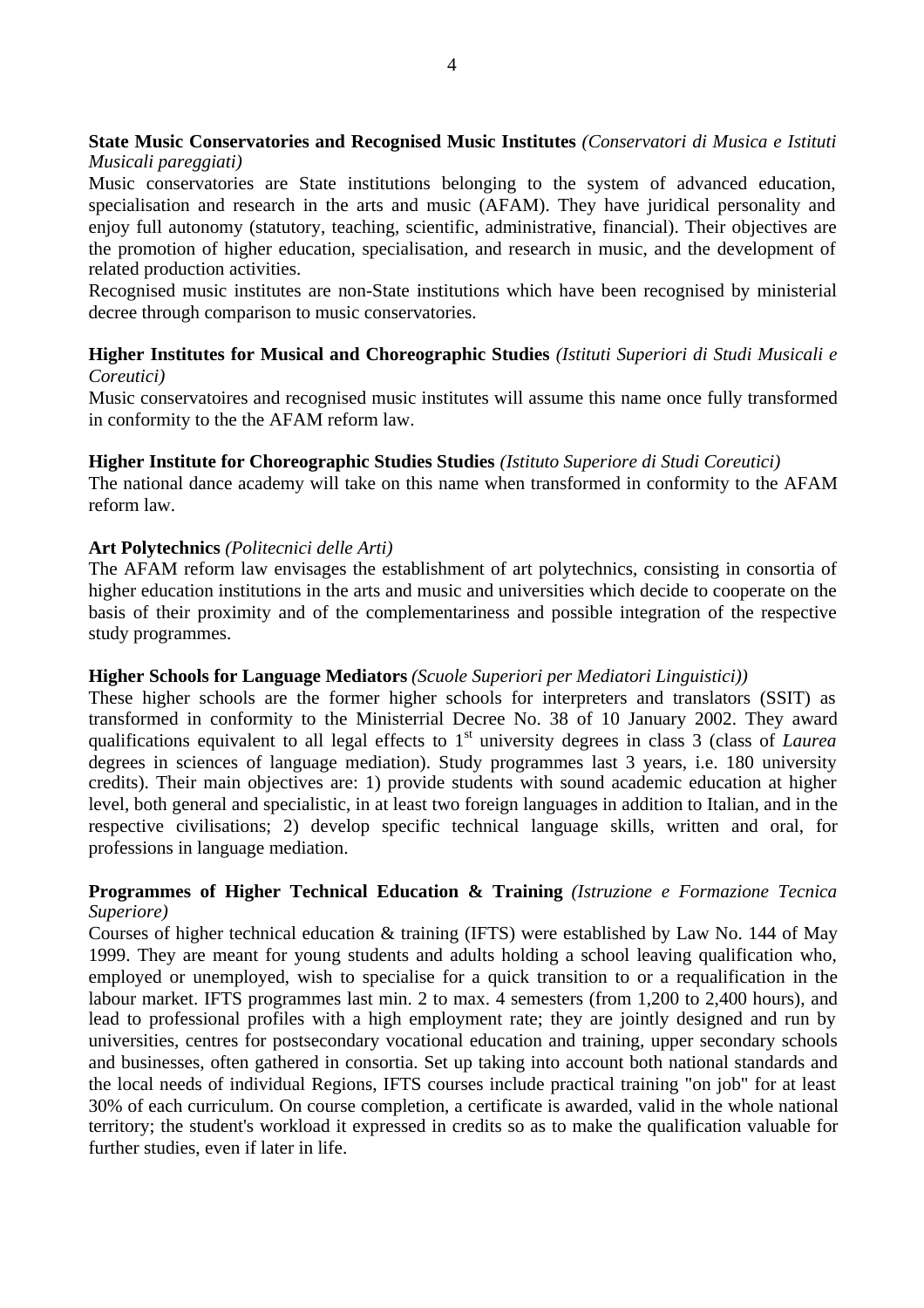# **National School for Cinema** *(Centro Sperimentale di Cinematografia)*

The *"Centro Sperimentale di Cinematografia"* (CSC), also known as *Scuola Nazionale di Cinema*, is a private foundation with juridical personality. CSC, an institution of higher education in cinematography, aims at developing the art and techniques of cinema and audiovisual production by running basic, advanced, and updating courses, and by promoting research and experimentation in the film and TV sectors. Its teaching activity is finalised to the education and training of future professionals.

# **Central Institute for Restoration** *(Istituto Centrale per il Restauro)*

The Central Institute for Restoration in Rome offers 3/4**-**year courses in conservation of metals and other materials of archaeological finds, and in conservation of paintings and their supports, of architectonic surfaces and related materials.

# **School for Restoration of Mosaics** *(S cuola di Restauro del Mosaico)*

The School, located in Ravenna, offers a specialistic 3-year programme in restoration of mosaics which is open to Italians and non-Italians; admission is based on a very strict competition.

# **School for Conservation and Restoration of Precious Stone Materials** *(Opificio delle Pietre Dure)*

The Workshop for the conservation and restoration of precious stone materials (Florence) has set up its own School which offers 3-year courses in fields related to the Workshop main specialisations: stone materials, mosaics and works in hard stones, terracotta,metalwork (goldsmithing, bronzes and antique weapons), furniture and engraving, gilding and polychrome wooden sculpture, paintings, murals, paper, textiles (tapestries and cloths).

# **Schools for Archiving, Palaeography and Diplomatics** *(Scuole di Archivistica, Paleografia e |Diplomatica)*

Schools for Archiving, Palaeography and Diplomatics are State institutions of university rank. They are established at the state archives of the following cities: Bari, Bologna, Bolzano, Cagliari, Florence, Genoa, Mantova, Milan, Modena, Naples, Palermo, Parma, Perugia, Rome, Turin, Trieste and Venice.

# **Military Academies and Institutes for the Police** *(Accademie Militari e Istituti di Polizia)*

Programmes for the education and training of future officers in standing military service are offered by institutions such as the Aeronautic Academy in Pozzuoli (Naples), the Academy of Customs Officers (Bergamo), the Naval Military Academy (Livorno), the Army Academy (Modena). The State Police avail themselves of the Higher Institute for the Police in Rome. The Penitentiary Police Force are trained at the Higher Institute for Penitentiary Studies (Rome), the state Foresters' Corps take advantage of the School for non-commissioned cadet officers and foresters. Admission is always by school leaving qualification and public competiton.

#### **Regional postsecondary professional education and training** *(Formazione Professionale Regionale)*

Non-university higher education offers other training opportunities that are devised for the the new professional profiles required by the production system and for the further specialisation of those already existing. Such postsecondary opportunities build up the channel known as "regional professional education and training" (FPR), since it falls under the responsibility of the Regions. FPR programmes may be jointly financed by national and EU resources; in fact, they may be established with the support of the European Social Fund, of the Italian Ministry of Labour and of the Regions themselves.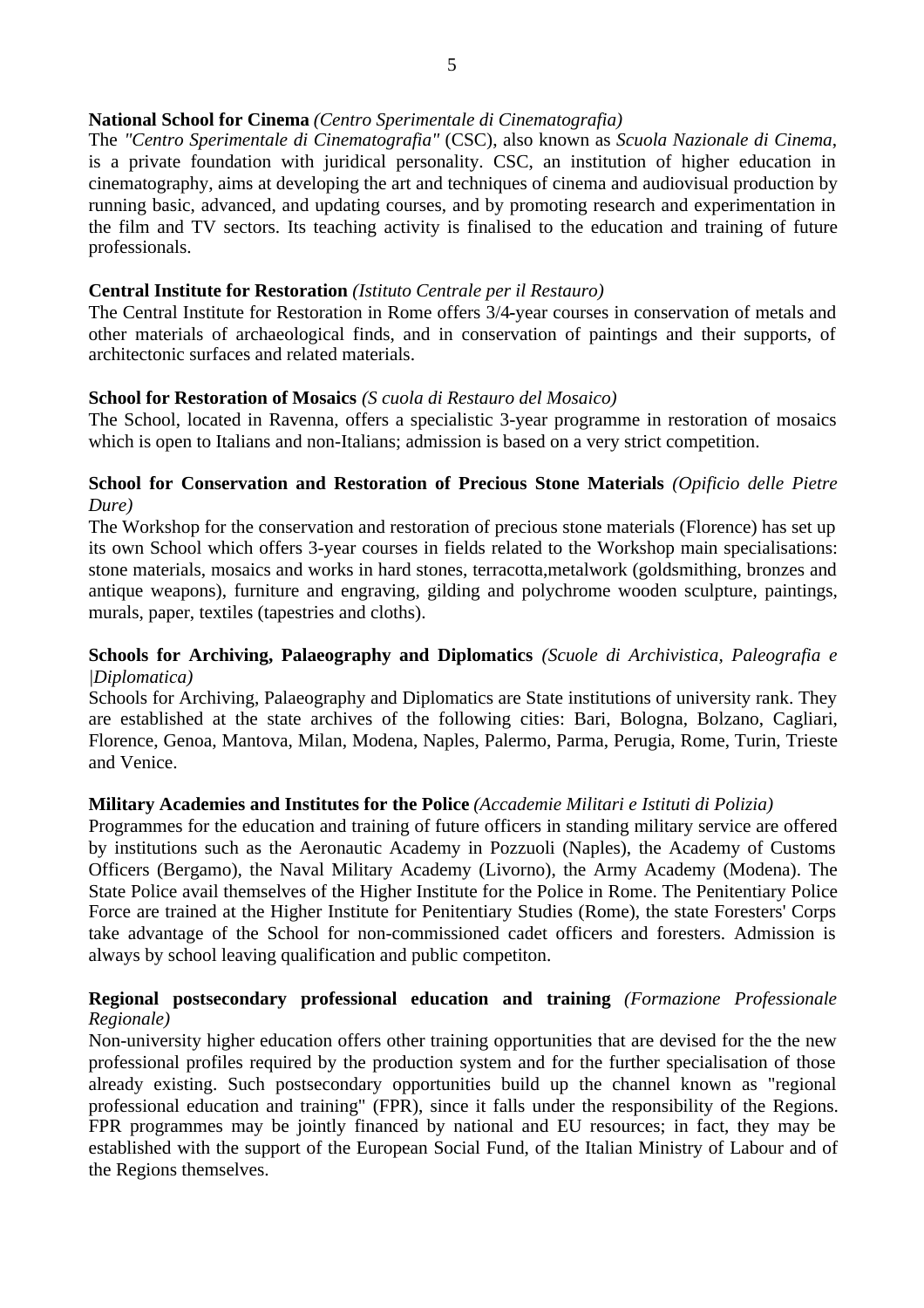# **List and addresses of Italian Universities**

Università politecnica delle Marche - ANCONA Piazza Roma, 22 - 60121 Ancona Tel. ++39-071-2201 Web site: <http://www.univpm.it> International relations: [releste@niasun@unian.it](mailto:releste@niasun@unian.it)

Università della VALLE D'AOSTA ad AOSTA Via dei Cappuccini, 2 - 11100 Aosta Tel. ++39-0165-306711 Web site: <http://www.univda.it> International relations: [s.truchet@univda.it](mailto:s.truchet@univda.it)

Università degli studi di BARI Piazza Umberto I, 1 - 70121 Bari Tel. ++39-080-5711111 Web site: <http://www.uniba.it> International relations: [francesco.tritto@relint.uniba.it](mailto:francesco.tritto@relint.uniba.it)

Politecnico di BARI Via Amendola 126/b - 70126 Bari Tel. ++39-080-5962111 Web site: <http://www.poliba.it> International relations: [m.fanelli@poliba.it](mailto:m.fanelli@poliba.it)

Università degli studi del Sannio - BENEVENTO Palazzo S. Domenico, piazza Guerrazzi 1 - 82100 Benevento Tel. ++39-0824-305001 Web site: <http://www.unisannio.it> Internat. relations: [relazioni.esterne@unisannio.it](mailto:relazioni.esterne@unisannio.it)

Università degli studi di BERGAMO Via Salvecchio 19 - 24129 Bergamo Tel. ++39-035-2052111 Web site: <http://www.unibg.it> International relations: [relint@unibg.it](mailto:relint@unibg.it) Università degli studi di BOLOGNA Via Zamboni, 33 - 40126 Bologna Tel. ++39-051-2099111 Web site: <http://www.unibo.it> International relations: [aric4@ammc.unibo.it](mailto:aric4@ammc.unibo.it)

Libera Università di BOLZANO Via Sernesi 1 - 39100 Bolzano Tel. ++39-0471-315316 Web site: <http://www.unibz.it> International relations: [international.relations@unibz.it](mailto:international.relations@unibz.it)

Università degli studi di BRESCIA Piazza del Mercato, 15 - 25121 Brescia Tel. ++39-030-29881 Web site: <http://www.unibs.it> International relations: [consoli@amm.unibs.it](mailto:consoli@amm.unibs.it)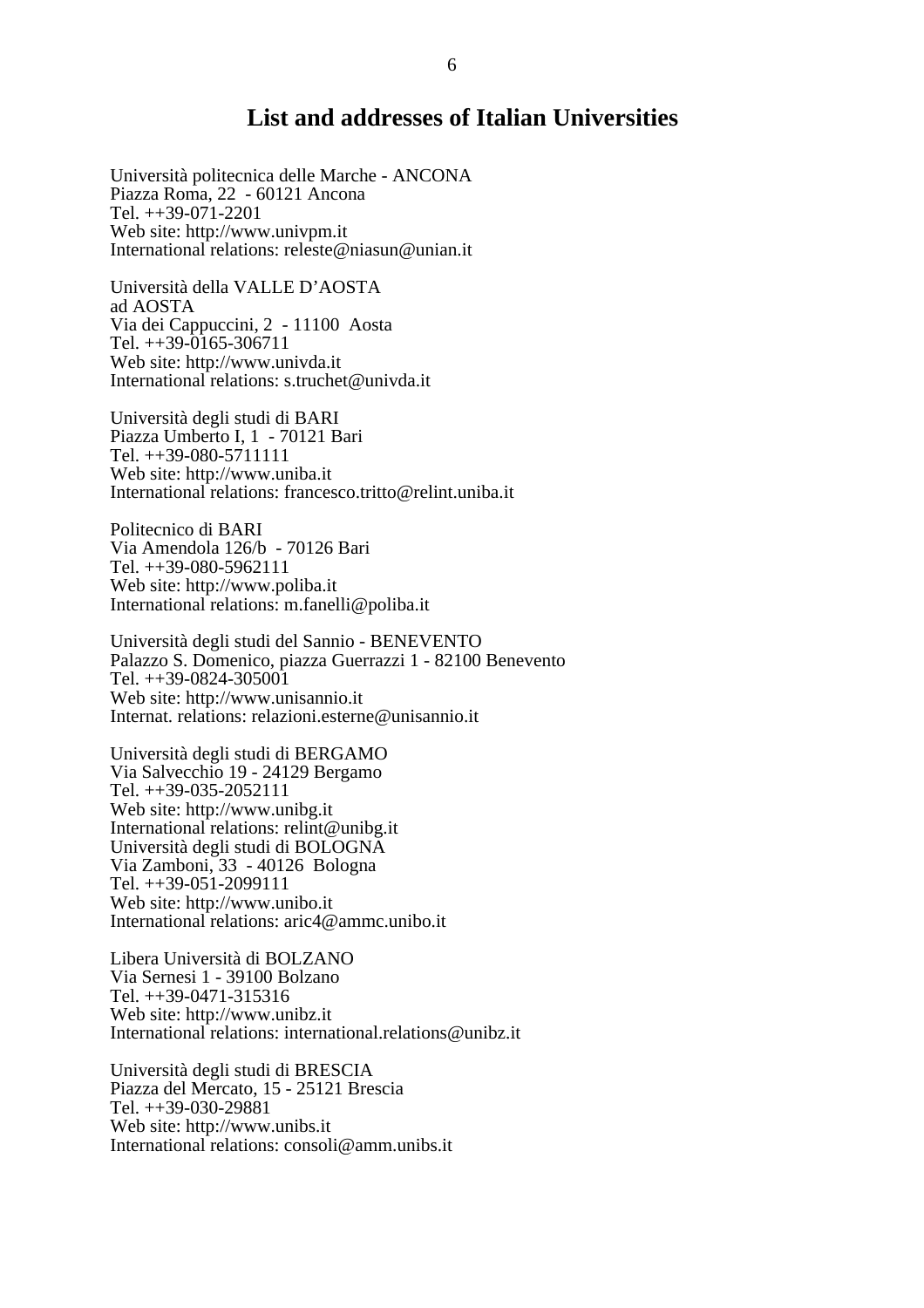Università degli studi di CAGLIARI Via Università, 40 - 09124 Cagliari Tel. ++39-070-6751 - 070-6752001 Web site: <http://www.unica.it> International relations: [erasmus@unica.it](mailto:erasmus@unica.it)

Università degli studi di CAMERINO Via del Bastione, 2 - 62032 Camerino Tel. ++39-0737-4011 Web site: <http://www.unicam.it> International relations: [relazioni.internazionali@unicam.it](mailto:relazioni.internazionali@unicam.it)

Università degli studi del Molise - CAMPOBASSO Via Francesco De Sanctis - 86100 Campobasso Tel. ++39-0874-4041 Web site: <http://www.unimol.it> International relations: [relazint@unimol.it](mailto:relazint@unimol.it)

Università non statale legalmente riconosciuta mediterranea "Jean Monnet" - LUM di CASAMASSIMA (BA) S.S. 100, km.15 - 70010 Casamassima (Ba) Tel. ++39-080-6978213 Web site: <http://www.lum.it> International relations: [relazioni.esterne@lum.it](mailto:relazioni.esterne@lum.it)

Università degli studi di CASSINO Via G. Marconi 10 - 03043 Cassino Tel. ++39-0776-2991 Web site: <http://www.unicas.it> International relations: [presidentecri@unicas.it](mailto:presidentecri@unicas.it)

LIUC - Università Carlo Cattaneo - CASTELLANZA Corso Matteotti 22 - 21053 Castellanza (Va) Tel. ++39-0331-5721 Web site: <http://www.liuc.it> International relations: [fhunter@liuc.it](mailto:fhunter@liuc.it)

Università degli studi di CATANIA Piazza dell'Università, 2 - 95124 Catania Tel. ++39-095-7307111 Web site: <http://www.unict.it> International relations: [uri@unict.it](mailto:uri@unict.it)

Università degli studi di CATANZARO "Magna Græcia" Palazzo Alemanni, via Sensales 20 - 88100 Catanzaro Tel. ++39-0961-515372 Web site: <http://www.unicz.it> International relations: [consoli@unicz.it](mailto:consoli@unicz.it)

Università degli studi "Gabriele D'Annunzio"di CHIETI e PESCARA Via dei Vestini, 31 - 66013 Chieti Scalo Tel. ++39-0871-3551 Web site: <http://www.unich.it> International relations: [uri1@unich.it](mailto:uri1@unich.it)

Università degli studi della Calabria - COSENZA Via Pietro Bucci - 87036 Arcavacata di Rende (Cs) Tel. ++39-0984-4911 Web site: <http://www.unical.it> International relations: [relet@amministrazione.unical.it](mailto:relet@amministrazione.unical.it)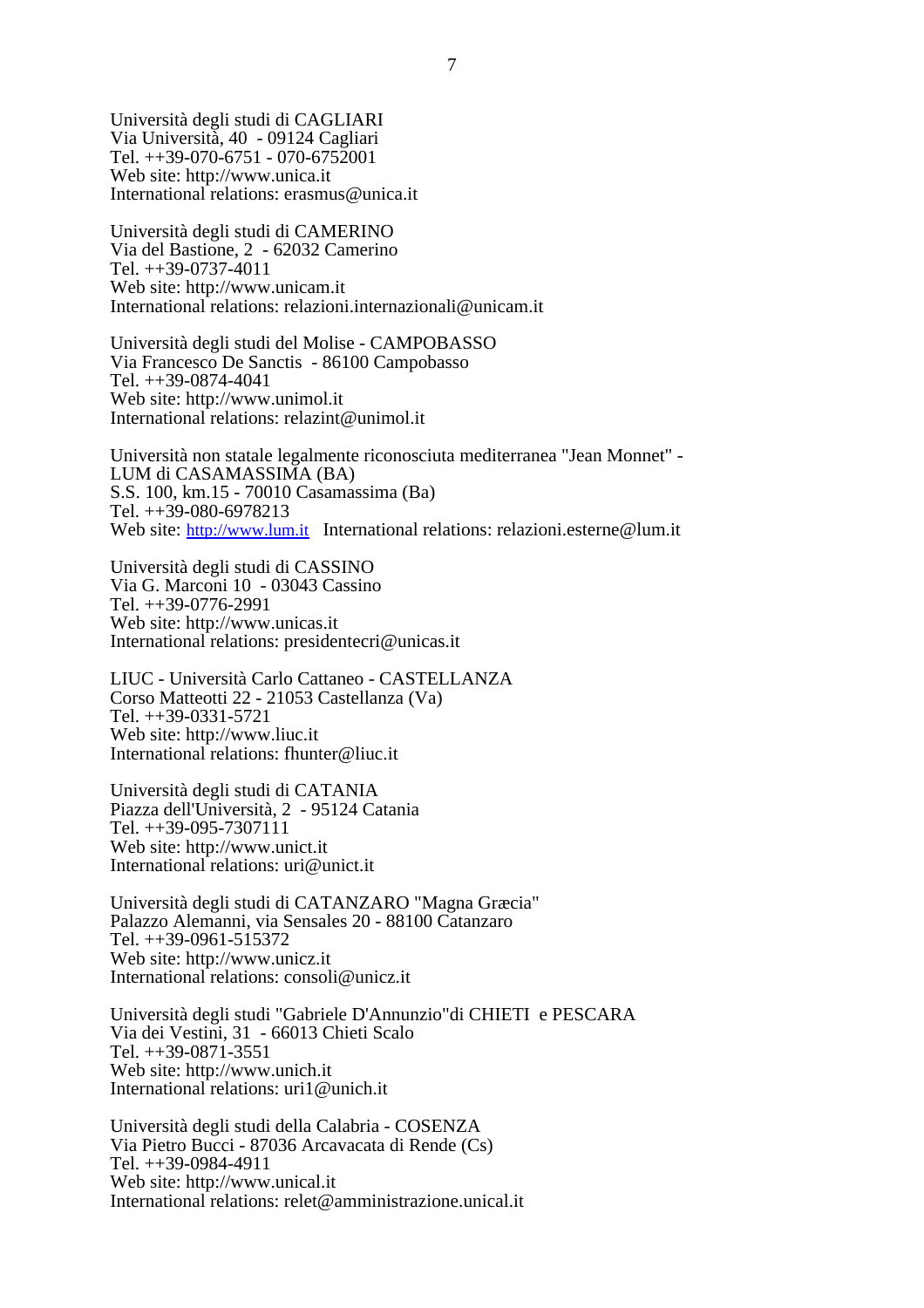Università degli studi di FERRARA Via Savonarola, 9 - 44100 Ferrara Tel. ++39-0532-293111 Web site: <http://www.unife.it> International relations: [ntg@unife.it](mailto:ntg@unife.it)

Università degli studi di FIRENZE Piazza San Marco, 4 - 50121 Firenze Tel. ++39-055-27571 Web site: <http://www.unifi.it> International relations: [urst@adm.unifi.it](mailto:urst@adm.unifi.it)

Università degli studi di FOGGIA Piazza IV Novembre 1 - 71100 Foggia Tel. ++39-0881-582209 Web site: <http://www.unifg.it> International relations: [relint@unifg.it](mailto:relint@unifg.it)

Università degli studi di GENOVA Via Balbi, 5 - 16126 Genova Tel. ++39-010-20991 Web site: <http://www.unige.it> International relations: [coopint@unige.it](mailto:coopint@unige.it)

Università degli studi di L'AQUILA Piazza Vincenzo Rivera 1 - 67100 L'Aquila Tel. ++39-0862-431111 Web site: <http://www.univaq.it> International relations: [diramm@cc.univaq.it](mailto:diramm@cc.univaq.it)

Università degli studi di LECCE Viale Gallipoli, 49 - 73100 Lecce Tel. ++39-0832-336111 Web site: <http://www.unile.it> International relations: [cd.poso@sesia.unile.it](mailto:cd.poso@sesia.unile.it)

Università degli studi di MACERATA Piaggia dell'Università, 2 - 62100 Macerata Tel. ++39-0733-2581 Web site: <http://www.unimc.it> International relations: [cri@unimc.it](mailto:cri@unimc.it)

Università degli studi di MESSINA Piazza Pugliatti 1 - 98122 Messina Tel. ++39-090-6761 Web site: <http://www.unime.it> International relations: [relint@unime.it](mailto:relint@unime.it)

Università degli studi di MILANO Via Festa del Perdono, 7 - 20122 Milano Tel. ++39-02-58351 Web site: <http://www.unimi.it> International relations: [ufficio.stranieri@unimi.it](mailto:ufficio.stranieri@unimi.it)

Università degli studi di MILANO - BICOCCA Piazza dell'Ateneo nuovo 1 - 20126 Milano Bicocca Tel. ++39-02-64481 Web site: <http://www.unimib.it> International relations: [ricerca@unimib.it](mailto:ricerca@unimib.it)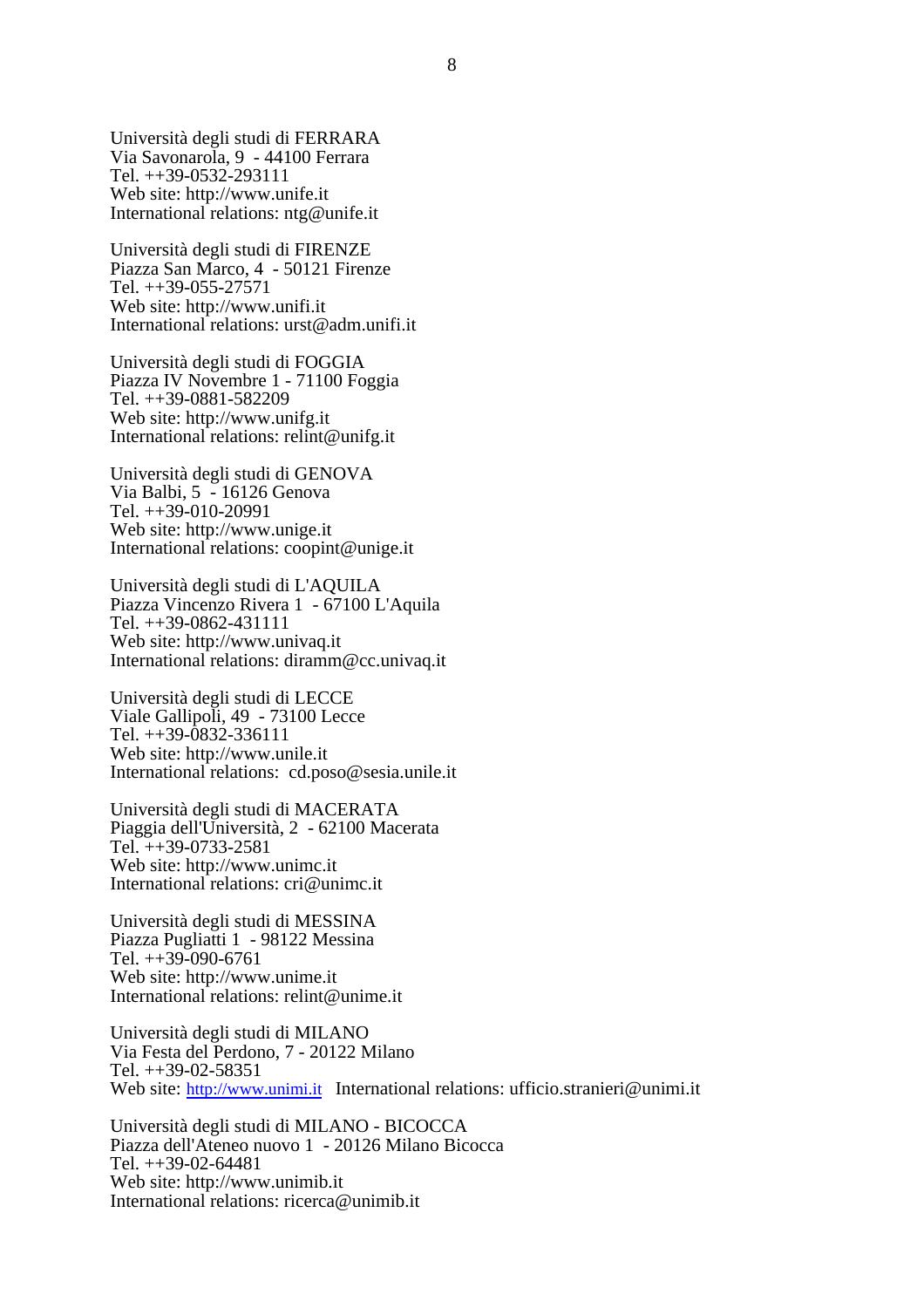Politecnico di MILANO Piazza Leonardo da Vinci, 32 - 20133 Milano Tel. ++39-02-23991 Web site: <http://www.polimi.it> International relations: [cri.relint@polimi.it](mailto:cri.relint@polimi.it)

Università Cattolica del Sacro Cuore Largo Agostino Gemelli 1 - 20123 Milano Tel. ++39-02-72341 Web site: <http://www.unicatt.it> International relations: [rel.internazionali@unicatt.it](mailto:rel.internazionali@unicatt.it)

Università commerciale Luigi Bocconi - MILANO Via Sarfatti, 25 - 20136 Milano Tel. ++39-02-58361 Web site: <http://www.uni-bocconi.it> International relations: [relazioni.internazionali@uni-bocconi.it](mailto:relazioni.internazionali@uni-bocconi.it)

Università Vita-Salute San Raffaele (UHSR)- MILANO Via Olgettina 58 - 20132 Milano Tel. ++39-02-26433807 Web site: <http://www.unihsr.it> International relations:zannini.piero@hsr.it

Libera Università di lingue e comunicazione - IULM di MILANO Via Filippo da Liscate, 1 - 20143 Milano Tel. ++39-02-891411 Web site: <http://www.iulm.it> International relations: [relazioni.internazionali@iulm.it](mailto:relazioni.internazionali@iulm.it)

Università degli studi di MODENA e REGGIO EMILIA Via Università 4 - 41100 Modena Tel. ++39-059-2056511 Via Fogliani 1 - 42100 Reggio Emilia Tel. ++39-0522-276601 Web site: <http://www.unimore.it> International relations: [brancolini.gabriella@unimore.it](mailto:brancolini.gabriella@unimore.it)

Università degli studi di NAPOLI "Federico II" Corso Umberto I - 80138 Napoli Tel. ++39-081-2531111 Web site: <http://www.unina.it> [Mobil.docstud@ceda.unina.it](mailto:Mobil.docstud@ceda.unina.it)

Seconda Università degli studi di NAPOLI Viale Beneduce 10 - 81100 Caserta Tel. ++39-0823-329988 Via S. Maria di Costantinopoli, 104 - 80138 Napoli Tel. ++39-081-5661111 Web site: <http://www.unina2.it> Internat. relations: [affari.generali@unina2.it](mailto:affari.generali@unina2.it)

Università degli studi "Parthenope" di NAPOLI Via Ammiraglio Acton 38 - 80133 Napoli Tel. ++39-081-5475111 Web site: <http://www.uninav.it> International relations: [affari.generali@uninav.it](mailto:affari.generali@uninav.it)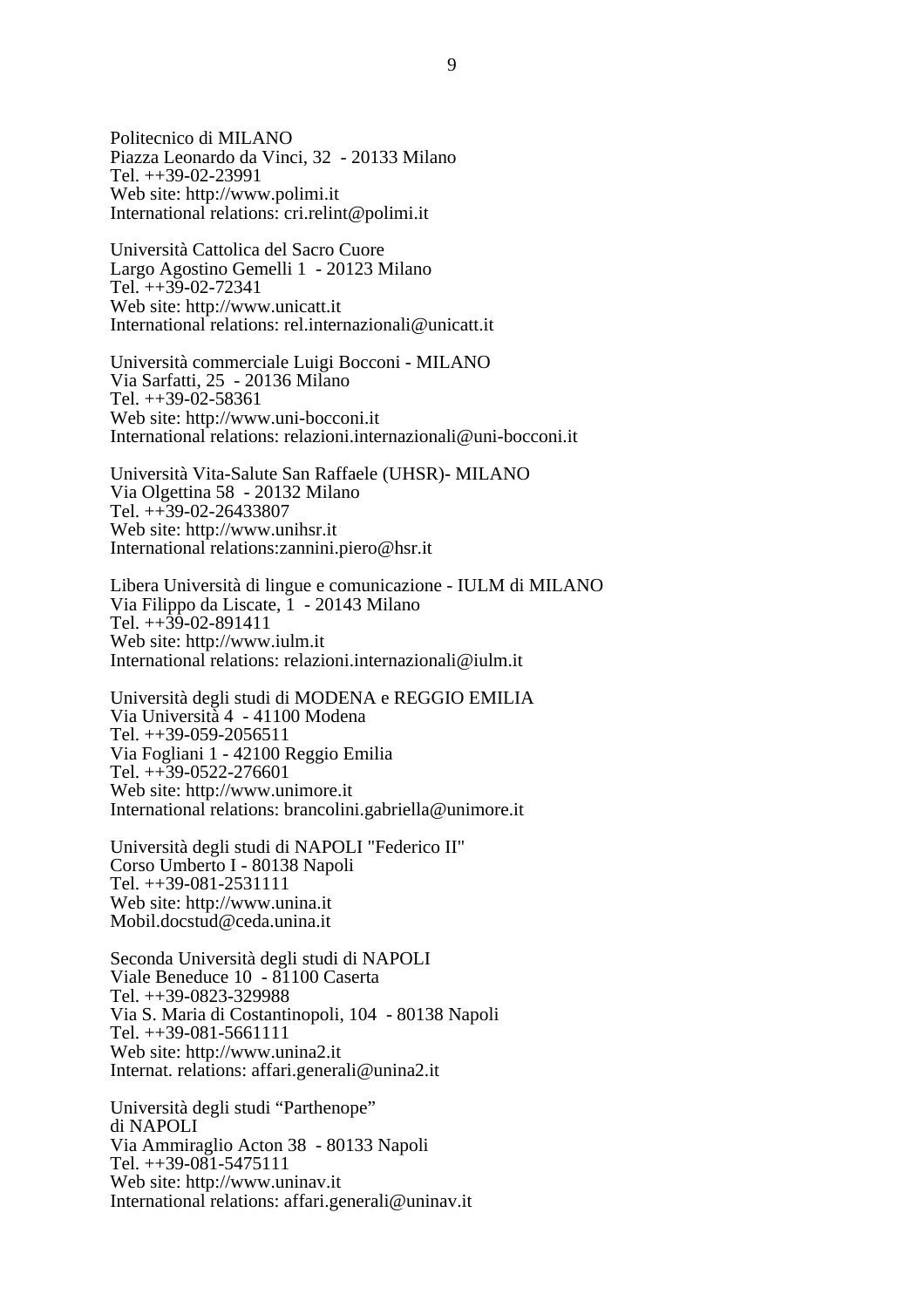Università degli studi "L'Orientale" - NAPOLI Via Partenope 10a - 80133 Napoli Tel. ++39-081-6909111 Web site: <http://www.iuo.it> International relations: [relint@iuo.it](mailto:relint@iuo.it)

Istituto universitario Suor Orsola Benincasa - NAPOLI Via Suor Orsola 10 - 80135 Napoli Tel. ++39-081-2522111 Web site: <http://www.unisob.na.it> International relations: [socrates.erasmus@unisob.na.it](mailto:socrates.erasmus@unisob.na.it)

Università degli studi di PADOVA Via VIII Febbraio 2 - 35122 Padova Tel. ++39-049-8275111 Web site: <http://www.unipd.it> International relations: [estric@unipd.it](mailto:estric@unipd.it)

Università degli studi di PALERMO Piazza della Marina 61 - 90133 Palermo Tel. ++39-091-6075111 Web site: <http://www.unipa.it> International relations: [relinter@unipa.it](mailto:relinter@unipa.it)

Università degli studi di PARMA Via Università 12 - 43100 Parma Tel. ++39-0521-032111 Web site: <http://www.unipr.it> International relations: [socrates@unipr.it](mailto:socrates@unipr.it)

Università degli studi di PAVIA Strada Nuova 65 - 27100 Pavia Tel. ++39-0382-5041 Web site: <http://www.unipv.it> International relations: [emrip15@unipv.it](mailto:emrip15@unipv.it)

Università degli studi di PERUGIA Piazza Università 1 - 06100 Perugia Tel. ++39-075-5851 Web site: <http://www.unipg.it> International relations: [uri@unipg.it](mailto:uri@unipg.it)

Università per stranieri di PERUGIA Palazzo Gallenga - Piazza Fortebraccio, 4 - 06122 Perugia Tel. ++39-075-57461 Web site: <http://www.unistrapg.it> International relations: [relint@unistrapg.it](mailto:relint@unistrapg.it)

Università degli studi di PISA Lungarno Pacinotti 43/44 - 56125 Pisa Tel. ++39-050-2212111 Web site: <http://www.unipi.it> International relations: [socrates@adm.unipi.it](mailto:socrates@adm.unipi.it)

Scuola normale superiore - PISA Piazza dei Cavalieri 7 - 56126 Pisa Tel. ++39-050-509111 Web site: <http://www.sns.it> Internat. relations: [segreteria.studenti@sns.it](mailto:segreteria.studenti@sns.it)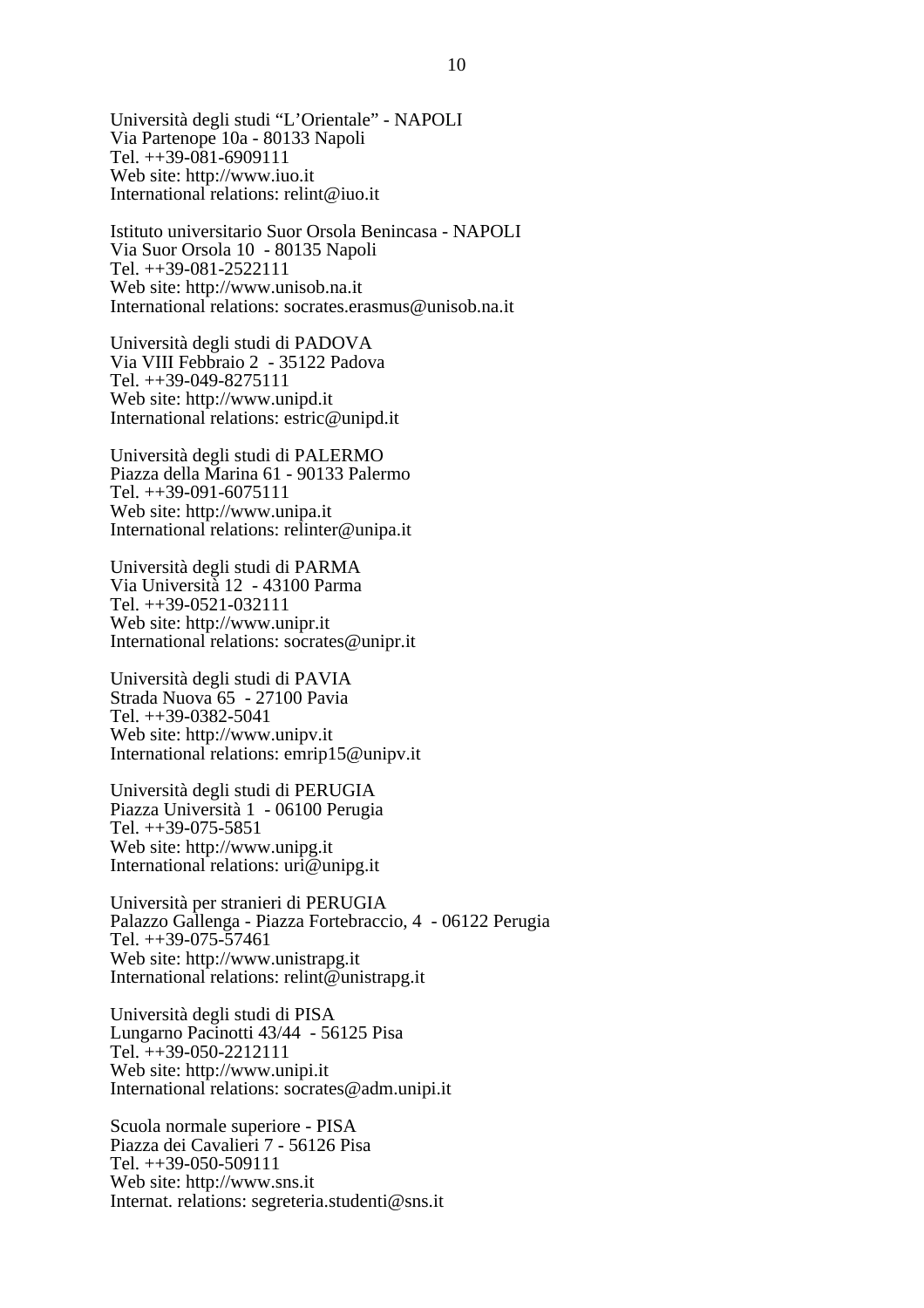Scuola superiore "S.Anna" di studi universitari e di perfezionamento - PISA Piazza Martiri della libertà, 33 - 56127 Pisa Tel. ++39-050-883111 Web site: <http://www.sssup.it> International relations: [c.bosio@sssup.it](mailto:c.bosio@sssup.it)

Università degli studi della Basilicata - POTENZA Via Nazario Sauro 85 - 85100 Potenza Tel. ++39-0971-201111 Web site: <http://www.unibas.it> International relations: [relazioninternazionali@unibas.it](mailto:relazioninternazionali@unibas.it)

Università degli studi "Mediterranea" di REGGIO CALABRIA Via Zecca 4 - 89125 Reggio Calabria Tel. ++39-0965-332202 Web site: <http://www.unirc.it> International relations: [erasmus@unicr.it](mailto:erasmus@unicr.it)

Università degli studi di ROMA "La Sapienza" Piazzale Aldo Moro 5 - 00185 Roma Tel. ++39-06-49911 Web site: <http://www.uniroma1.it> International relations: [settorestudentistranieri@uniroma1.it](mailto:settorestudentistranieri@uniroma1.it)

Università degli studi di ROMA "Tor Vergata" Via Orazio Raimondo 8 - 00173 Roma Tel. ++39-06-72591 Web site: <http://www.uniroma2.it> Internat. relations: [tesauro@uniroma2.it](mailto:tesauro@uniroma2.it)

Università degli studi Roma Tre Via Ostiense 161 - 00154 Roma Tel. ++39-06-573701 Web site: <http://www.uniroma3.it> International relations: [relint@uniroma3.it](mailto:relint@uniroma3.it)

LUISS-Libera Università internazionale degli studi sociali Guido Carli - ROMA Viale Pola 12 - 00198 Roma Tel. ++39-06-852251 Web site: <http://www.luiss.it> International relations: [relint@luiss.it](mailto:relint@luiss.it)

LUMSA-Libera Università "Maria SS. Assunta" - ROMA via della Traspontina 21 - 00193 Roma Tel. ++39-06-684221 Web site: <http://www.lumsa.it> Internat. relations: [international@lumsa.it](mailto:international@lumsa.it)

Università "Campus Bio-Medico" - ROMA Via Emilio Longoni 83 - 00155 Roma Tel.  $++39-06-225411$ Web site: <http://www.unicampus.it> International relations: [relazioniinternazionali@unicampus.it](mailto:relazioniinternazionali@unicampus.it)

Libera università degli studi "San Pio V" - ROMA Via delle Sette Chiese 139 - 00145 Roma Tel. ++39-06-5107771 Web site: <http://www.luspio.it> International relations: [erasmus@luspio.it](mailto:erasmus@luspio.it)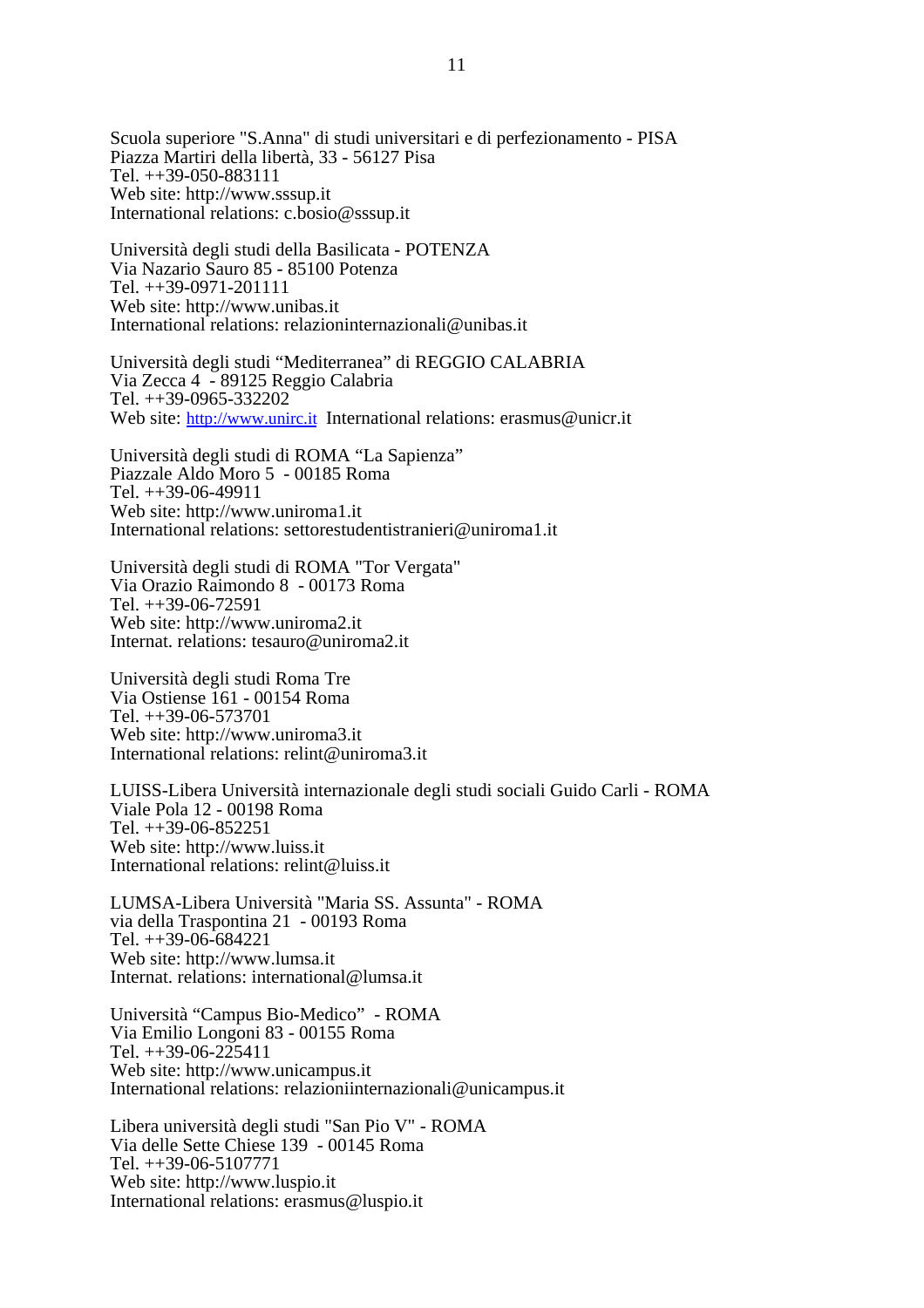Istituto universitario di Scienze motorie - IUSM di ROMA Piazzale Lauro de Bosis 15 - 00194 Roma Tel. ++39-06-36733501 Web site: <http://www.iusm.it> International relations: [intloffice@iusm.it](mailto:intloffice@iusm.it)

Università telematica "Guglielmo Marconi" Via Fabio Massimo, 88 - 00192 Roma Tel. ++39-06-3218557 Web site: www.unimarconi.it International relations: [info@unimarconi.it](mailto:info@unimarconi.it)

Università degli studi di SALERNO via Ponte Don Melillo - 84084 Fisciano (SA) Tel. ++39-089-961111 Web site: <http://www.unisa.it> International relations: [ueri@seda.unisa.it](mailto:ueri@seda.unisa.it)

Università degli studi di SASSARI Piazza Università 21 - 07100 Sassari Tel. ++39-079-228211 Web site: <http://www.uniss.it> International relations: [upc@ammin.uniss.it](mailto:upc@ammin.uniss.it)

Università degli studi di SIENA Via Banchi di Sotto 55 - 53100 Siena Tel. ++39-0577-232000 Web site: <http://www.unisi.it> International relations: [kmedaglini@unisi.it](mailto:kmedaglini@unisi.it)

Università per stranieri di SIENA via Pantaneto 45 - 53100 Siena Tel. ++39-0577-240115 Web site: <http://www.unistrasi.it> International relations: [prorelint@unistrasi.it](mailto:prorelint@unistrasi.it)

Università degli studi di TERAMO Viale Crucioli 122 - 64100 Teramo Tel. ++39-0861-2661 Web site: <http://www.unite.it> International relations: [cacciatore@unite.it](mailto:cacciatore@unite.it)

Università degli studi di TORINO Via Giuseppe Verdi 8 - 10124 Torino Tel.  $+39-011-6706111$ Web site: <http://www.unito.it> International relations: [relint@rettorato.unito.it](mailto:relint@rettorato.unito.it)

Politecnico di TORINO Corso Duca degli Abruzzi 24 - 10129 Torino Tel. ++39-011-5646111 Web site: <http://www.polito.it> International relations: [international.relations@polito.it](mailto:international.relations@polito.it)

Università degli studi di TRENTO Via Belenzani 12 - 38100 Trento Tel. ++39-0461-881111 Web site: <http://www.unitn.it> International relations: [socrates@amm.unitn.it](mailto:socrates@amm.unitn.it)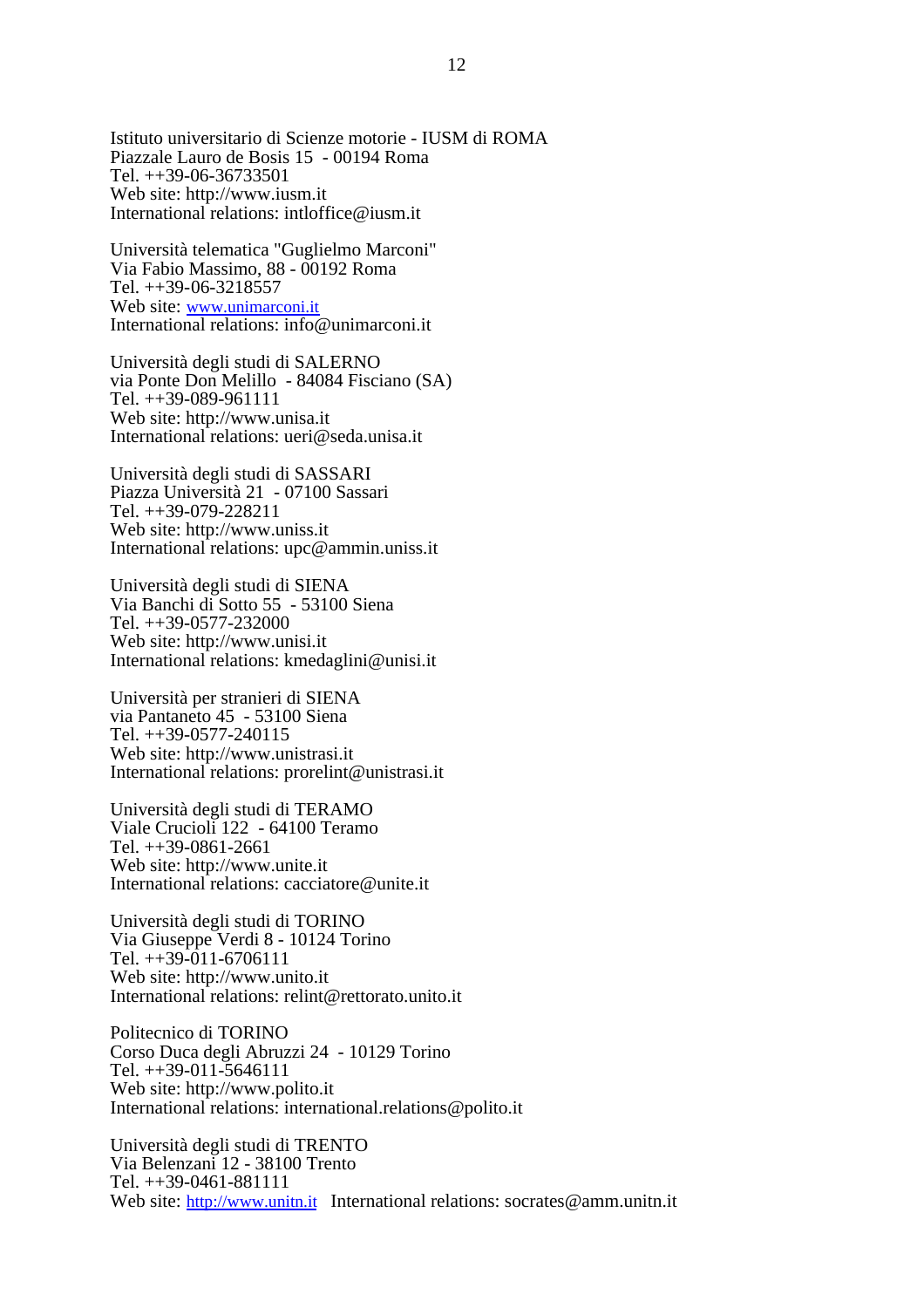Università degli studi di TRIESTE Piazzale Europa 1 - 34127 Trieste Tel. ++39-040-5587111 Web site: <http://www.units.it> International relations: [viezzoli@amm.univ.trieste.it](mailto:viezzoli@amm.univ.trieste.it)

SISSA-Scuola internazionale superiore di studi avanzati - TRIESTE Via Beirut 2-4 - 34014 Trieste Tel. ++39-040-37871 Web site: <http://www.sissa.it> International relations: [radikkio@sissa.it](mailto:radikkio@sissa.it)

Università degli studi di UDINE Palazzo Florio, via Palladio 8 - 33100 Udine Tel. ++39-0432-556111 Web site: <http://www.uniud.it> International relations: [elisabetta.vecchio@amm.uniud.it](mailto:elisabetta.vecchio@amm.uniud.it)

Università degli studi di URBINO "Carlo Bo" Via Saffi 2 - 61029 Urbino Tel. ++39-0722-3051 Web site: <http://www.uniurb.it> International relations: [uborse@uniurb.it](mailto:uborse@uniurb.it)

Università degli studi dell'Insubria in VARESE Via Ravasi 2 - 21100 Varese Tel. ++39-0332-219001 Web site: <http://www.uninsubria.it> International relations: [relint@uninsubria.it](mailto:relint@uninsubria.it)

Università degli studi "Ca' Foscari" di VENEZIA Dorsoduro 3246 - 30123 Venezia Tel. ++39-041-2348111 Web site: <http://www.unive.it> International relations: [ori@unive.it](mailto:ori@unive.it)

Università degli studi IUAV di VENEZIA Santa Croce - Tolentini 191 - 30135 Venezia Tel. ++39-041-2571111 Web site: <http://www.iuav.it> International relations: [uri@iuav.it](mailto:uri@iuav.it)

Università degli studi del Piemonte orientale "Amedeo Avogadro" in VERCELLI Via Duomo 6 - 13100 Vercelli Tel. ++39-0161-261500 Web site: <http://www.unipmn.it> International relations: [relazioni.internazionali@rettorato.unipmn.it](mailto:relazioni.internazionali@rettorato.unipmn.it)

Università degli studi di VERONA Via dell'Artigliere 8 - 37129 Verona Tel. ++39-045-8028111 Web site: <http://www.univr.it> International relations: [relazioni.internazionali@univr.it](mailto:relazioni.internazionali@univr.it)

Università degli studi della Tuscia - VITERBO Via San Giovanni Decollato 1 - 01100 Viterbo Tel. ++39-0761-3571 Web site: <http://www.unitus.it> International relations: [relint@unitus.it](mailto:relint@unitus.it)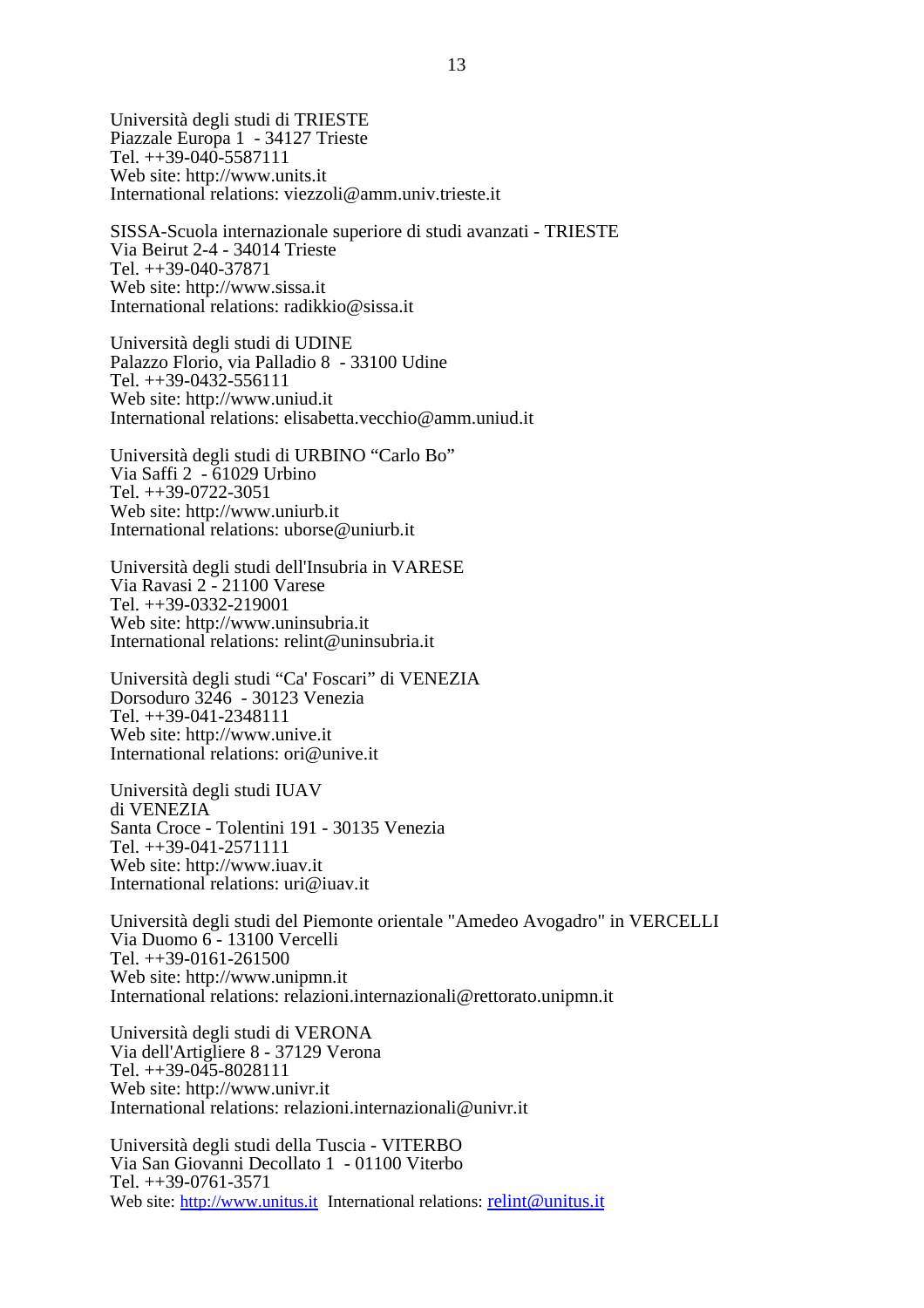# **List of Afam institutions**

#### **Accademie di Belle arti**

Accademia di belle arti "Michelangelo" – AGRIGENTO (LR) Via F. Crispi 87 – 92100 Agrigento - Tel. \*\*39-0922-26264

Accademia di belle arti - BARI Via C. Battisti 22 – 70042 Mola di Bari - Tel. \*\*39-080-4744246 / 080-4733703 Web site: www.digilander.libero.it/accademiabelleartiba

Accademia di belle arti "Carrara" – BERGAMO (LR) Piazza G. Carrara 82/D – 24121 Bergamo - Tel. \*\*39-035-399563 Web site: www.accademiacarrara.bergamo.it

Accademia di belle arti "Lorenzo Lotto" – BERGAMO (LR) Via Ghislandi 6 – 24125 Bergamo - Tel. \*\*39-035-210381 Web site: www.accademiabellearti.it

Accademia di belle arti - BOLOGNA Via Belle Arti 54 - 40126 Bologna - Tel. \*\*39-051-244252 / 051-243064 Web site: www.accademiabelleartibologna.it

Libera accademia di belle arti LABA – BRESCIA (LR) Via Don G. Vender 66 – 25128 Brescia - Tel. \*\*39-030-380894 Web site: www.laba.edu

Nuova accademia di belle arti – BRESCIA (LR) Via N. Tommaseo 49 – 25128 Brescia - Tel. \*\*39-030-383368 Web site: www.naba-bs.it

Accademia di belle arti – CARRARA Via Roma 1 – 54033 Carrara - Tel. \*\*39-095-317350 Web site: www.accademiacarrara.it

Accademia di belle arti – CATANIA Via Antonio di Sangiuliano 257 – 95131 Catania - Tel. \*\*39-0585-71658 Web site: www.accademiadicatania.it

Accademia di belle arti "Nike" – CATANIA (LR) Via Faraci 37 – 95126 Catania - Tel. \*\*39-095-370232 Web site: www.accademianike.it

Accademia di belle arti – CATANZARO Via Guglielmo Pepe 23 – 88100 Catanzaro - Tel. \*\*39-0961-721677

Accademia di belle arti "Aldo Galli" – COMO (LR) Via Petrarca 9 – 22100 Como - Tel. \*\*39-031-301430 Web site: www.accademiagalli.com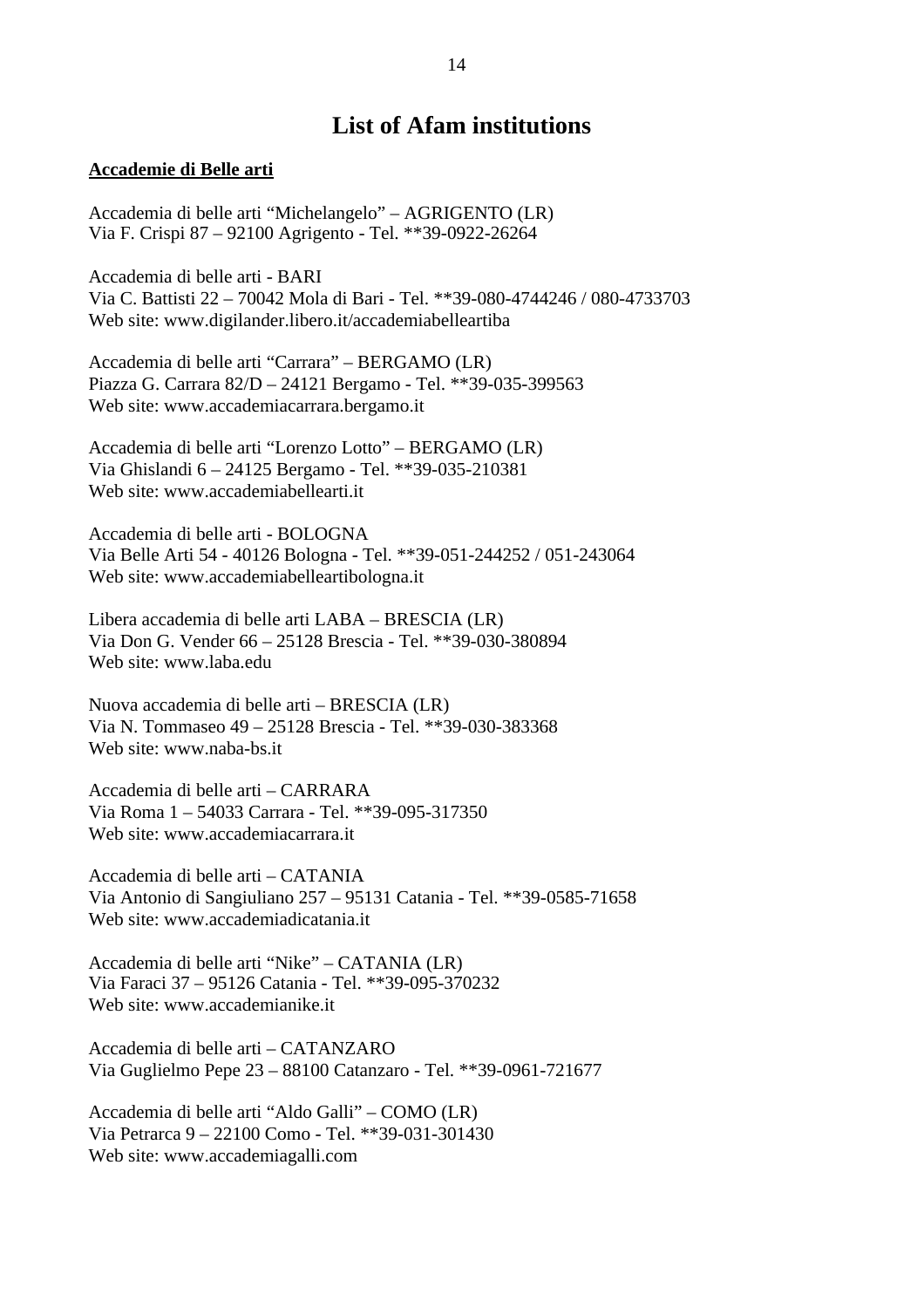Accademia di belle arti - CUNEO (LR) Via Savigliano 8/B – 12100 Cuneo - Tel. \*\*39-0171-965753 Web site: www.multiwire.net/ass/accademia

Accademia di belle arti - FIRENZE Via Ricasoli 66 – 50122 Firenze - Tel. \*\*39-055-215449 / 055-2398660 Web site: www.accademia.firenze.it

Accademia di belle arti – FOGGIA Corso Garibaldi 35 – 71100 Foggia - Tel. \*\*39-0881-726301 / 0881-777122 Web site: www.abafg.it

Accademia di belle arti – FROSINONE Via Marconi -03100 - Tel. \*\*39-0775-2111 Web site: www.accademiabellearti.fr.it

Accademia "Ligustica" di belle arti - GENOVA (LR) Palazzo dell'Accademia, Largo Pertini 4 – 16121 genova - Tel. \*\*39-010-581957 Web site: www.accademialigustica.it

Accademia di belle arti - L'AQUILA Via Leonardo Da Vinci –Località Pettino- 67100 L'Aquila - Tel. \*\*39-0862-317360/380 Web site: www.accademiabellearti.laquila.it

Accademia di belle arti - LECCE Via G. Libertini 3 – 73100 Lecce - Tel. \*\*39-0832-258622 Web site: www.accademiabelleartilecce.com

Accademia di belle arti - MACERATA Via Piave 9 – 62100 Macerata - Tel. \*\*39-0733-233011 Web site: www.accademiabellearti.com/Macerata.html

Accademia di belle arti "Mediterranea" – MESSINA (LR) Via Alessandria 81 – 98123 Messina - Tel. \*\*39-090-6510919

Accademia di belle arti di Brera - MILANO Via Brera 28 – 20121 Milano - Tel. \*\*39-02-86955001 Web site: www.accademiadibrera.milano.it

Nuova accademia di belle arti - MILANO (LR) Via Paolo Bassi 3 – 20159 Milano - Tel. \*\*39-02-6686867 Web site: www.naba.it/ita1/accademia/naba\_internazionale.html

A.C.M.E. – MILANO (LR) Via Leopardi 7 – 20123 Milano - Tel. \*\*39-02-4815501

Accademia di belle arti - NAPOLI Via S.M. Costantinopoli 107 – 80138 Napoli - Tel. \*\*39-081-441887 Web site: www.accademianapoli.it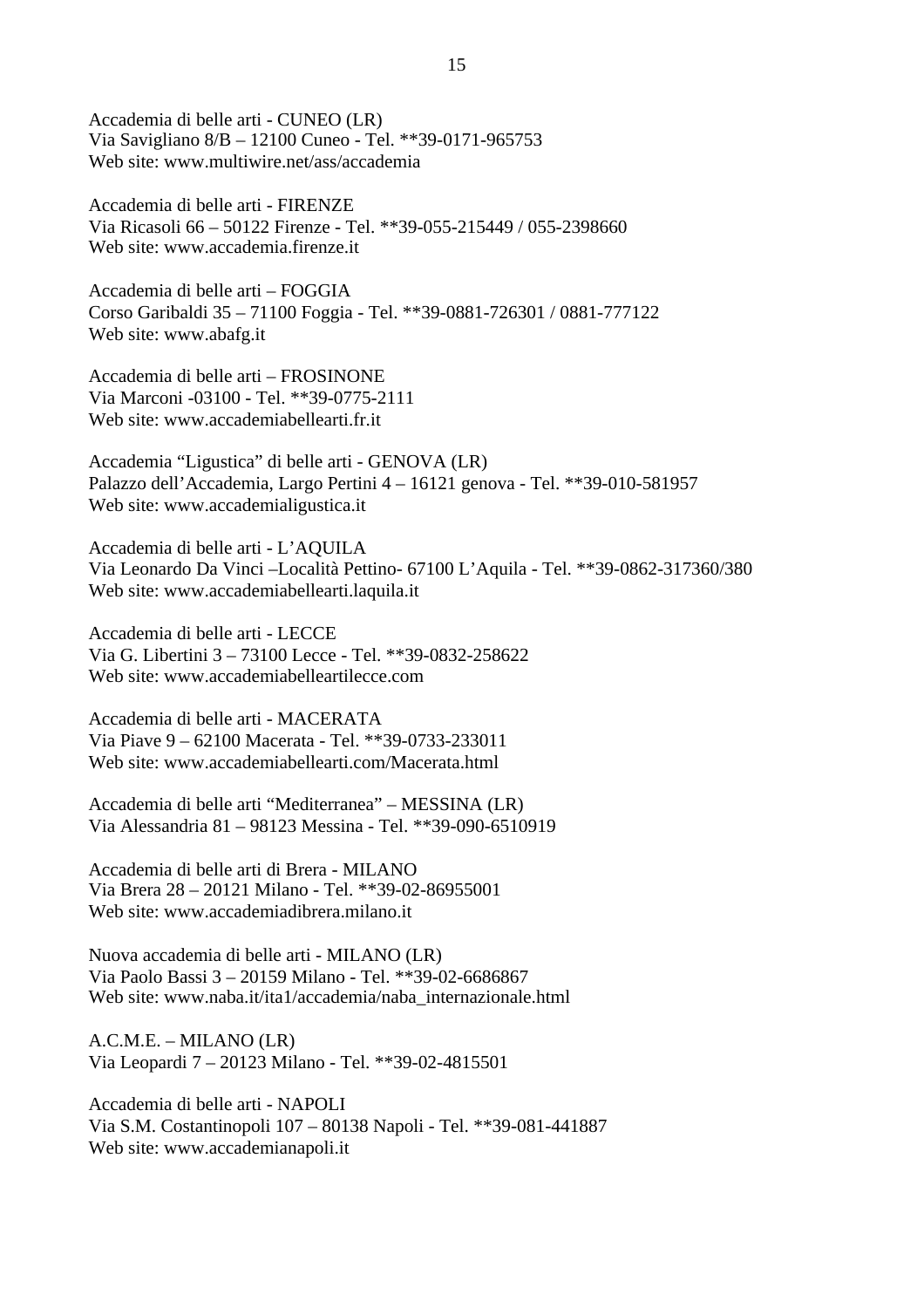A.C.M.E. – NOVARA (LR) Via C. Porta 25 – 28100 Novara - Tel. \*\*39-0321-628381

Accademia di belle arti - PALERMO Via Papireto 20 – 90134 Palermo - Tel. \*\*39-091-580876

Accademia di belle arti "Picasso" – PALERMO (LR) Viale Galilei 157/A – 90145 Palermo - Tel. \*\*39-091-6850813 Web site: www.arterubrica.com

Accademia di belle arti "Pietro Vannucci" – PERUGIA (LR) Piazza S. Francesco al Prato 5 – 06123 Perugia - Tel. \*\*39-075-5730631 Web site: www.abaperugia.org

Accademia di belle arti "Mediterranea" – RAGUSA (LR) Viale Europa 377 – 97100 Ragusa - Tel. \*\*39-0932-258508 Web site: www.accademiamediterranea.it

Accademia di belle arti - RAVENNA (LR) Via delle Industrie 76 – 48100 Ravenna - Tel. \*\*39-0544-453125 Web site: www.accademiabellearti.ra.it

Accademia di belle arti – REGGIO CALABRIA Via XXV Luglio 10 – 89121 Reggio Calabria - Tel. \*\*39-0965-21710 Web site: www.accademiabelleartirc.it

Accademia di belle arti - ROMA Via Ripetta 222 – 00186 Roma - Tel. \*\*39-06-3227036 Web site: www.accademiabelleartiroma.it

Libera accademia di belle arti di Roma "Rome University of fine arts" - ROMA (LR) Via Benaco 2 – 00199 Roma - Tel. \*\*39-06-85355862 Web site: www.iaa.it

Accademia di belle arti e restauro "ABADIR" – S.AGATA LI BATTIATI (Catania) (LR) Via G. Leopardi 8 – 95030 S. Agata Li Battiati (Catania) - Tel. \*\*39-095-7252310 Web site: www.abadir.net

Accademia di belle arti "Abadir" - S. MARTINO ALLE SCALE (Palermo) (LR) Piazza Platani 11 – 90040 S. Martino delle Scale, Palermo - Tel. \*\*39-091-418022 Web site: www.abbaziadisanmartino.it/

Accademia di belle arti di Sanremo "Istituto I. Duncan" – SANREMO (Imperia) (LR) Via Aurelia 10/12 – 18038 Sanremo (Imperia) - Tel. \*\*39-0184-514955 Web site: www.accademiabelleartisanremo.it

Accademia di belle arti – SASSARI Via Duc degli Abruzzi 4 – 07100 Sassari - Tel. \*\*39-079-280022 Web site: www.hdemiass.org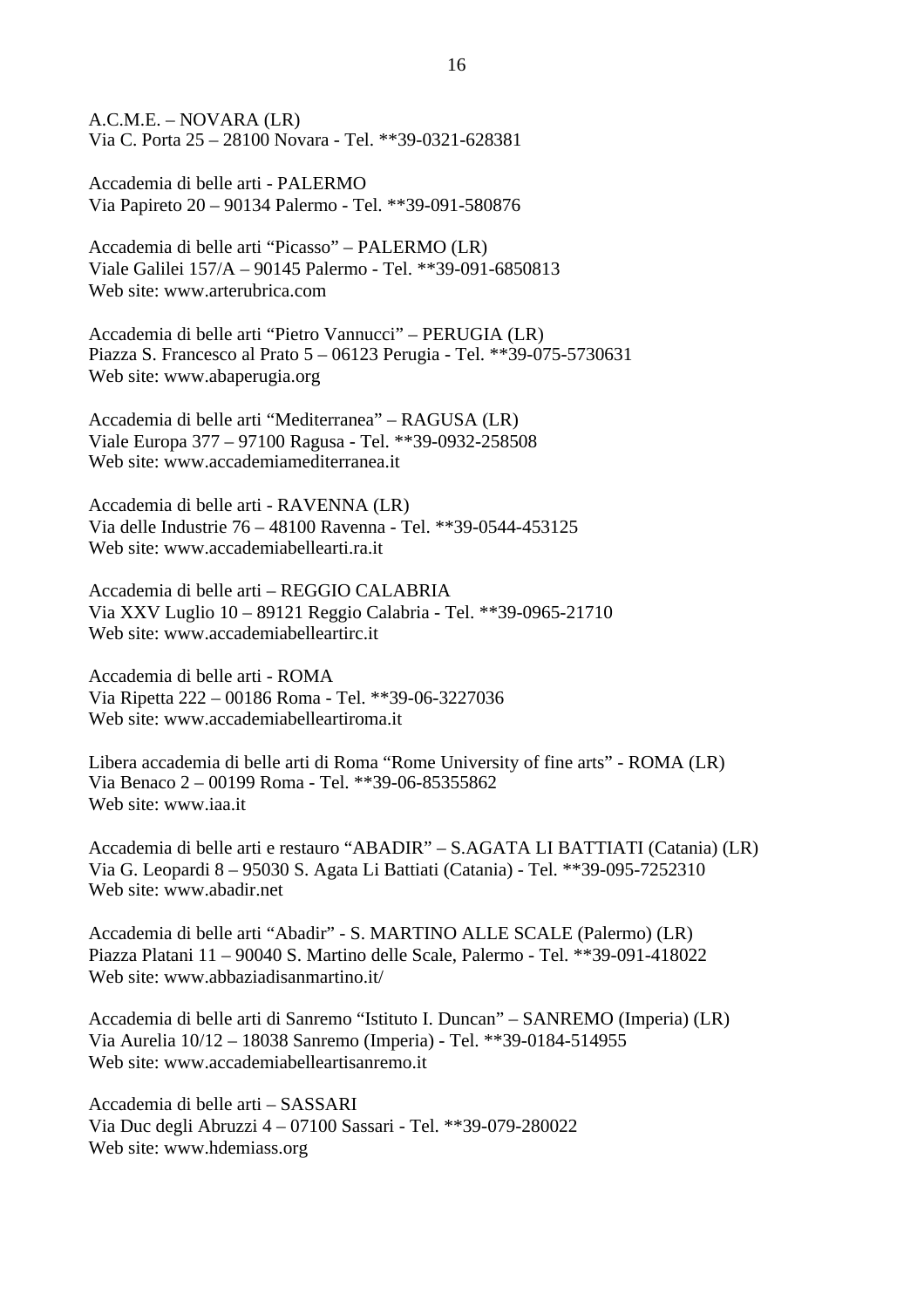Accademia di belle arti - SIRACUSA (LR) Via Malta 17 – 96100 Siracusa - Tel. \*\*39-0931-64400

Accademia di belle arti "Rosario Gagliardi" – SIRACUSA (LR) Via Epicarmo 47 - 96100 Siracusa - Tel. \*\*39-0931-21908 Web site: www.accademiabelleartisiracusa.it

Accademia di belle arti "Fidia" – STEFANACONI (Vibo Valentia) (LR) Contrada Paieradi – Stefanaconi (Vibo Valentia) - Tel. \*\*39-0963-547281

Accademia di belle arti "Albertina" - TORINO Via Accademia Albertina 6 – 10123 Torino - Tel. \*\*39-011-888470 Web site: www.accademialbertina.torino.it

Accademia di belle arti "Kandinskij" – TRAPANI (LR) Via C.A. Pepoli 159/161 – 91100 Trapani - Tel. \*\*39-0923-557949 360-929944 Web site: www.accademiadibellearti.com

Accademia di belle arti - URBINO Via dei Maceri 2 – 61029 Urbino - Tel. \*\*39-0722-320287 Web site: www.accademiadiurbino.it

Accademia di belle arti - VENEZIA Campo della Carità, 1050 Dorsoduro – 30123 Venezia - Tel. \*\*39-041-5225396 Web site: www.accademiavenezia.edu

Accademia di belle arti "Cignaroli" - VERONA (LR) Via Carlo Montanari 5 – 37122 Verona - Tel. \*\*39-045-8000082 Web site: www.accademiacignaroli.it

Accademia di belle arti "Lorenzo da Viterbo" - VITERBO (LR) Via Col.Moschin 17 – 01100 Viterbo - Tel. \*\*39-0761-220442 Web site: www.abav.it

#### **Istituti Superiori per le Industrie Artistiche - ISIA**

Istituto superiore per le industrie artistiche - FAENZA Corso Mazzini 93 – 48018 Faenza - Tel. \*\*39-0546-665136 Web site: www.isia.it

Istituto superiore per le industrie artistiche - FIRENZE Via degli Alfani 58 – 50121 Firenze - Tel. \*\*39-055-218836 Web site: www.isiadesign.fi.it

Istituto superiore per le industrie artistiche - ROMA Piazza della Maddalena 53 – 00186 Roma - Tel. \*\*39-06-6796195 Web site: www.isiaroma.it

Istituto superiore per le industrie artistiche - URBINO Via S.Chiara 36 – 61029 Urbino - Tel. \*\*39-0722-320195 Web site: www.isiaurbino.it